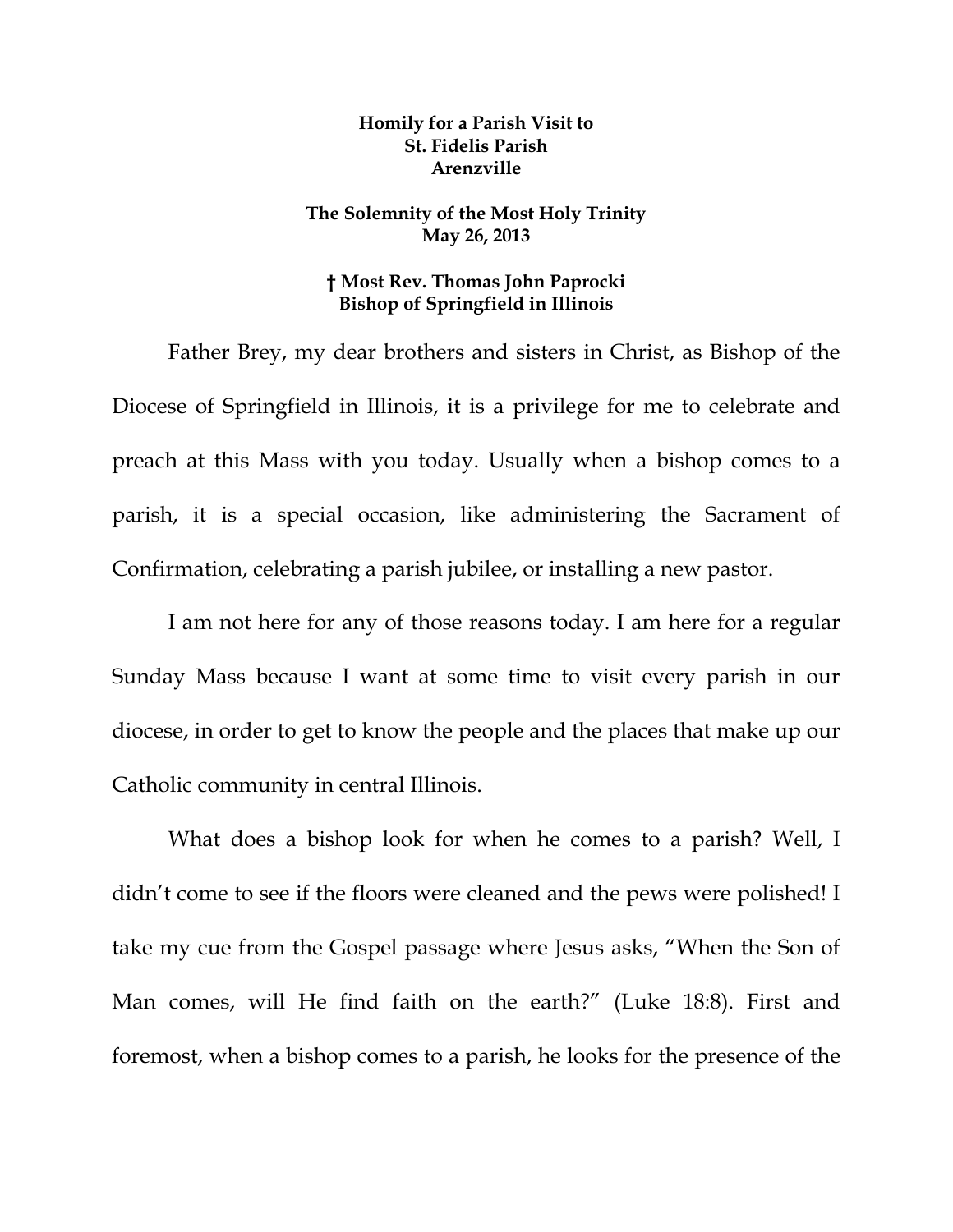Catholic **faith**, to see whether it is strong and vibrant, whether it is growing, and if the conditions are present for its continued growth in the future.

At the same time, a pastoral visit is not just a time for a bishop to see the parish, but also for the parish to see the bishop. The Church is all about relationships. As the three persons of the Trinity – which we celebrate today in a particular way - are an intimate communion of Father, Son and Spirit in relationship to each other, the Church exists as a communion in relationship to God and in relation to each other, the People of God, the Body of Christ. As a bishop, I have a special relationship with you, and you have a special relationship with me, and one of my roles is to bridge the relationship between you and the Pope and the rest of the universal Church, so that we may all be one in Christ's Body, into which we have been incorporated by the grace of Baptism.

But this "special relationship" brought about in the saving waters of baptism is not just about recognizing each other's faces and knowing one another's names and titles. In the Church, we call this relationship a *communio*, that is, the communion of those belonging to the Body of Christ, the Church, which the Second Vatican Council, in the Dogmatic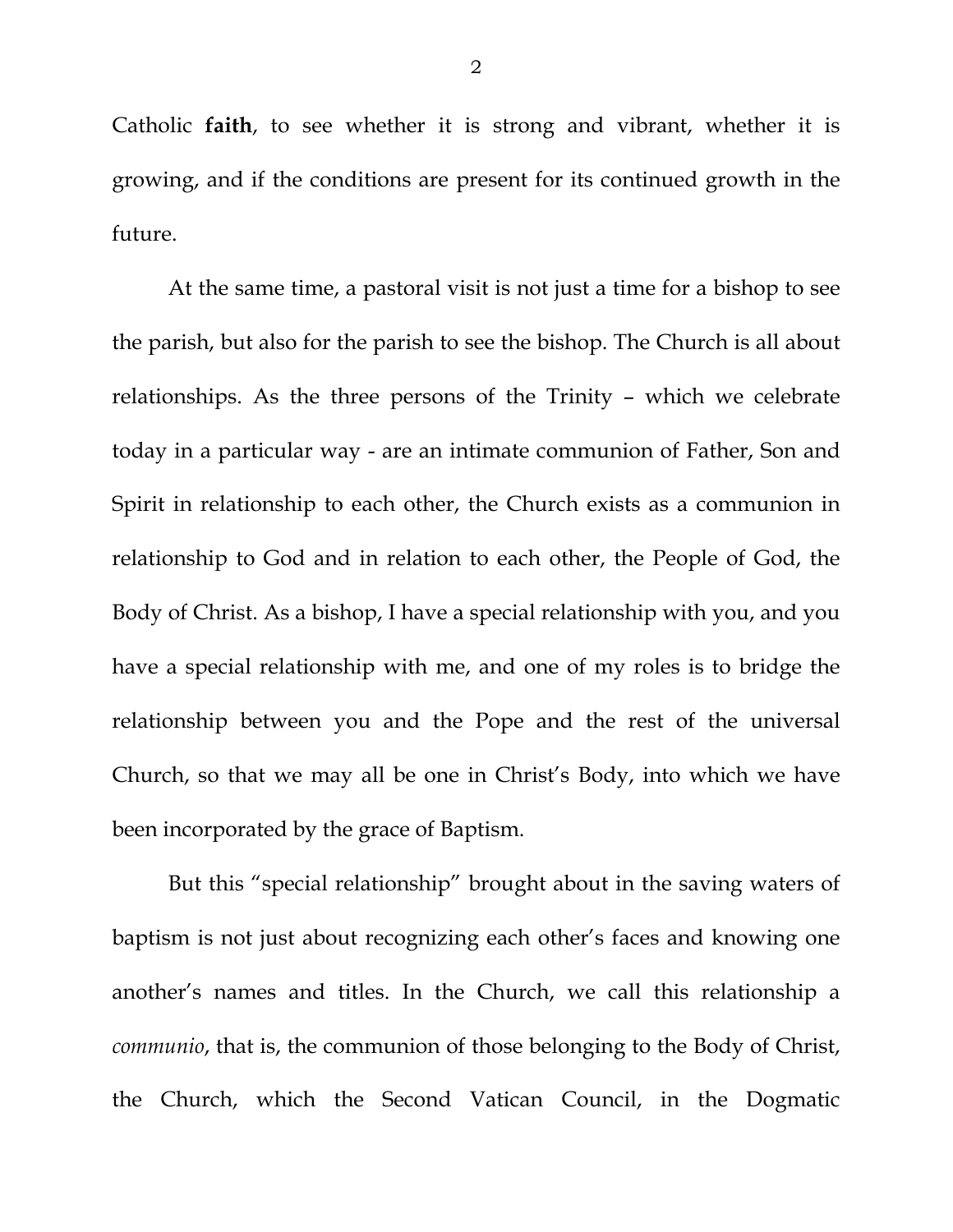Constitution on the Church, *Lumen Gentium* (14), describes as follows: "Fully incorporated into the Church are those who, possessing the Spirit of Christ, accept all the means of salvation given to the Church together with her entire organization, and who – by the bonds constituted by the profession of faith, the sacraments, ecclesial government, and communities – are joined in the visible structure of the Church of Christ, who rules her through the Supreme Pontiff and the bishops." Thus, to remain in this authentic *communio*, we can never see ourselves as somehow "independent," nor can we act apart from the universal Church or even the local Church, or else we cease to be truly Catholic.

 As we celebrate today the Solemnity of the Most Holy Trinity it is fitting for us to consider, for a moment, our own Baptism in which we received a share in the divine life. On the day of our Baptism, our parents or, if we were adults, we ourselves - were asked, "What do you ask of God's Church for your child?" Among the appropriate answers is, "Faith," to which the priest asked "And what does faith offer?" "Eternal life," came the response. Yes, eternal life comes from faith and faith comes from Jesus Christ.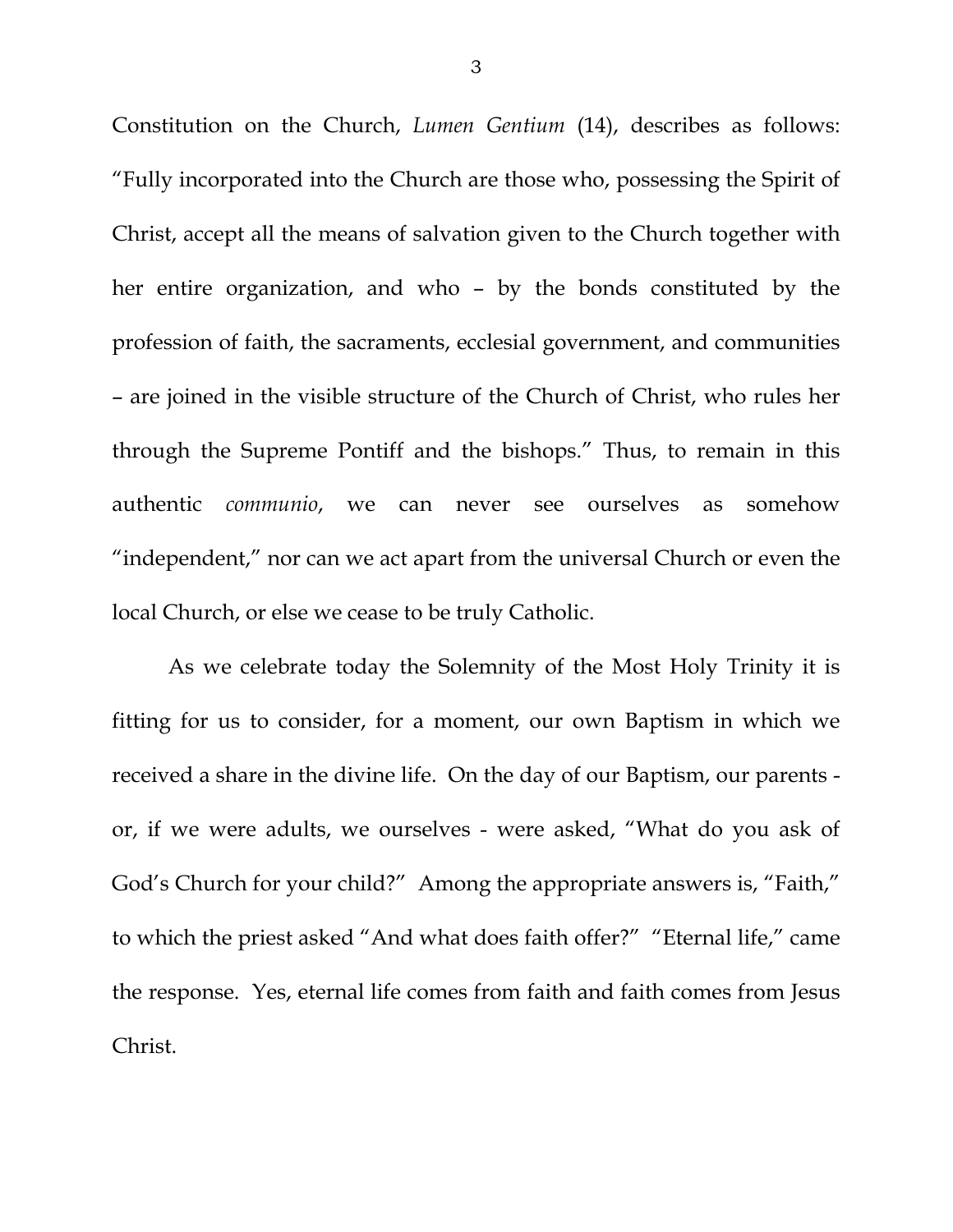At the heart, then, of this Year of Faith is the personal encounter with triune God. Indeed, in his apostolic letter announcing this year, Pope Benedict XVI spoke of "the need to rediscover the journey of faith so as to shed clearly light on the joy and renewed enthusiasm of the encounter with Christ" (*Porta Fidei*, 2).

 Each of us makes our way on this journey of faith at different speeds or paces. Some of us run swiftly along, keeping our eyes firmly fixed on the prize of eternal life. Some of us simply amble on as if this journey of faith were an airport speedway that will simply move us along without any real effort on our part. Some of us make our backwards and forward and back again.

 At whatever pace we travel on this journey of faith, there is always room for a growth in maturity and an ever-greater "self-abandonment, in a continuous crescendo, into the hands of a love that seems to grow constantly because it has its origin in God" (*Porta Fidei*, 7). Baptism calls us to a continuing and ever-present self-abandonment to the will of the Lord; this is what we call discipleship.

The word "disciple" has its roots in the word *disco* – not a genre of music from the 70s, but Latin for "I learn." The disciple is one who learns

4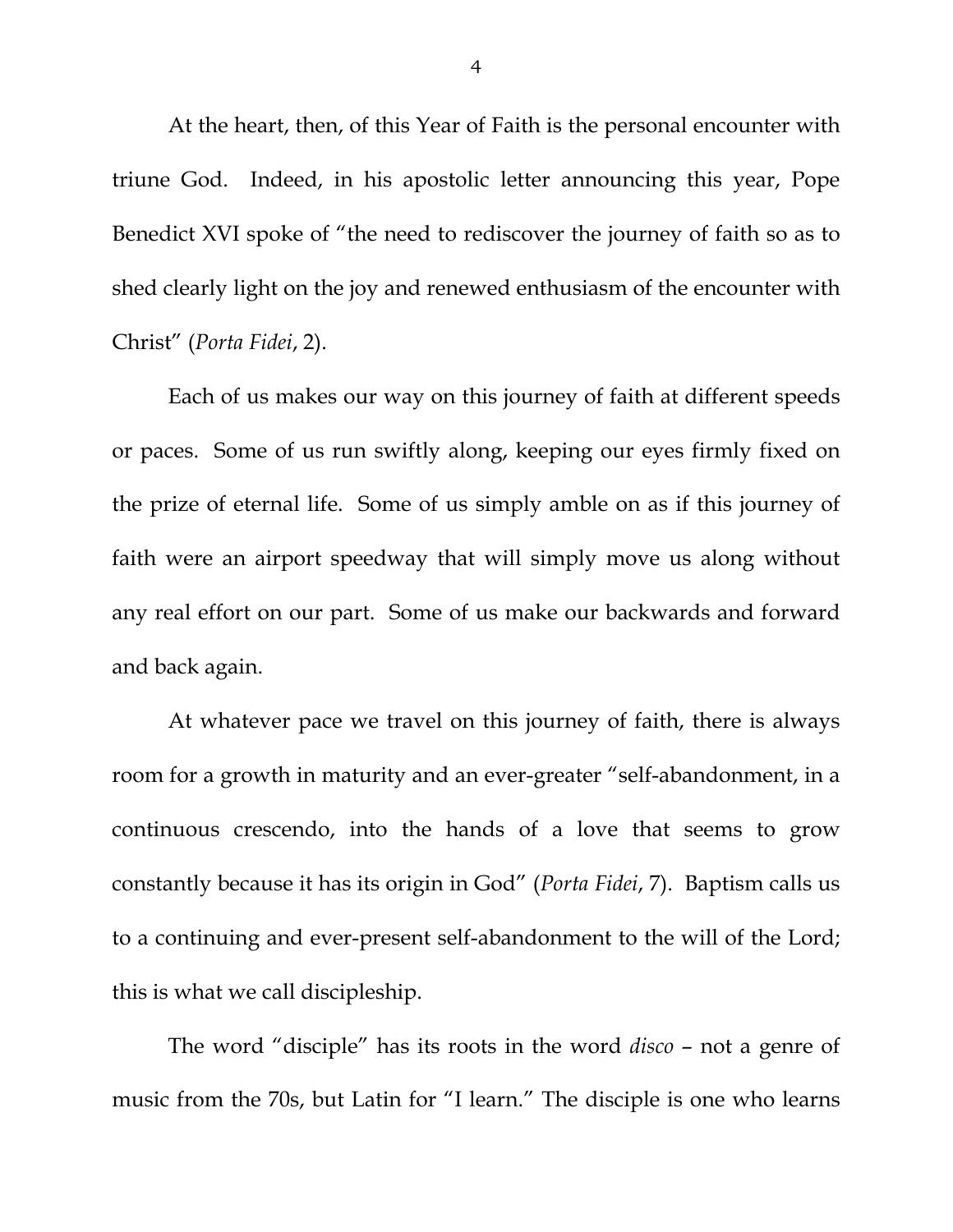from the life and teachings of Jesus Christ. This learning is not from dusty tomes or ancient manuscripts, but from the very person of Jesus Christ, risen and alive today, through an immediate and personal relationship with him and his Church. This relationship does not – indeed, cannot – leave a person as he or she was before. The true disciple is the one who becomes such a student of the Master that his very life conforms to the life of Christ in all things. In the waters of Baptism, we have died and risen with Christ; we share in his life and so our lives must now reflect his; when people look at us, at followers of Christ, they should be able to see the love of Jesus shining through our words and deeds.

To our sorrow, today there seem to be fewer and fewer people willing to apprentice themselves to Christ, to learn from him the will of the Father and the ways in which we may live in his love. You have heard the statistic, no doubt, that the second-largest religious group in the United States is non-practicing Catholics. I am sure that many of us know personally the people and stories behind these numbers. They are our sisters and brothers, our nieces and nephews, our sons and daughters, our neighbors and co-workers.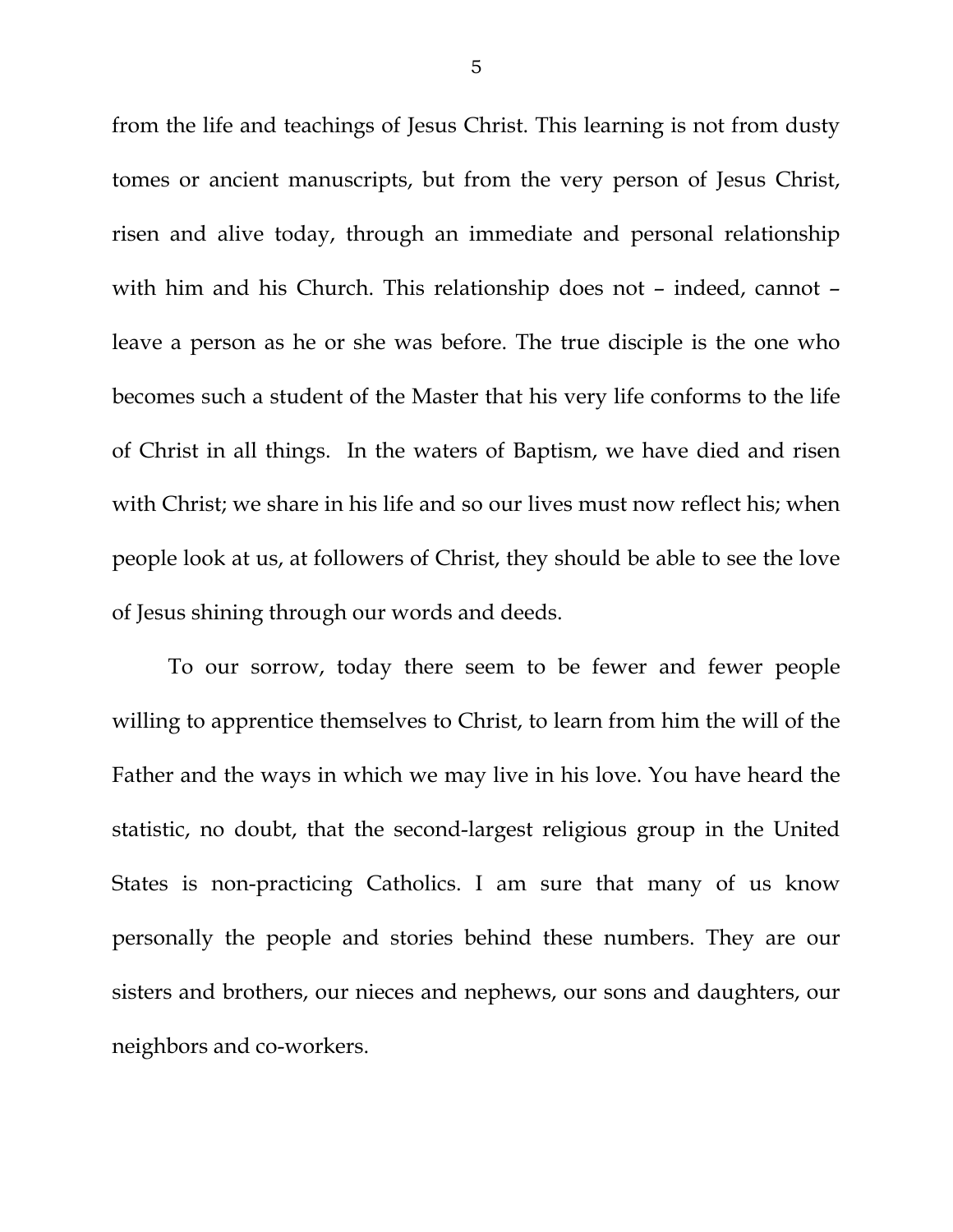What can we say to reignite in them the fire of faith, to call them back to the promises made and received in Baptism? What is Christ inspiring us to do to proclaim the faith anew to these lost sheep? These questions lie at the heart of the Year of Faith. Of this task, Benedict XVI wrote: "To rediscover the content of the faith that is professed, celebrated, lived, and prayed, and to reflect on the act of faith, is a task that every believer must make his own, especially in the course of this Year" (*Porta Fidei*, 9). To this end, I would like to propose to a three-fold plan to make the most of this Year of Faith.

 First, we must be grateful for the faith we have received, for our encounter with the Lord. Families should strive to make their homes places where the family prays together, reads the Scriptures together, and is nourished together at Sunday Mass. Families should strive to allow their faith to influence everything they do, rather than reserving their faith only for an hour or so on Sunday.

 Second, we must endeavor to understand all the more clearly the faith we profess. If a friend, family member or co-worker asks us a question about Catholicism, can we provide an adequate – and correct – answer? We ought to be able to do so.